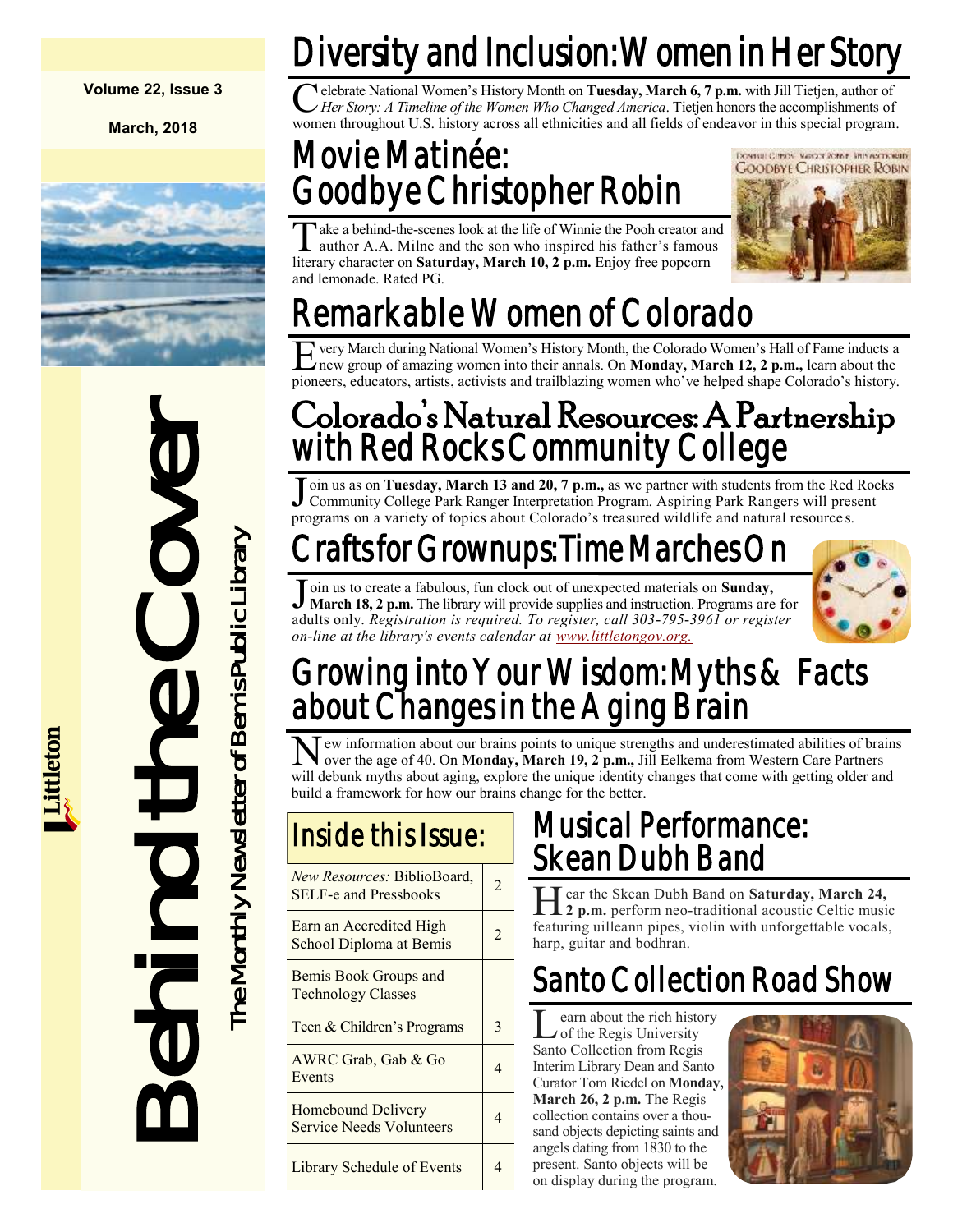## **REW!** BiblioBoard, SELF-e and Pressbooks

**B** iblioBoard, SELF-e and Pressbooks Public are the newest additions to Bemis' downloadable services. BiblioBoard is an indie e-book to Bemis' downloadable services. BiblioBoard is an indie e-book digital library. You can easily browse, discover and download a variety of independently published media including books, videos and audio. One of the most popular collections available on BiblioBoard is **Indie Colorado** which showcases local Colorado authors. If you're interested in self-publishing, explore **SELF-e,** which offers a path to publication. In partnership with *Library Journal*, SELF-e gives local authors the

opportunity to publish and share their work in a statewide collection with the potential for national readership exposure. **Pressbooks Public** allows authors to produce professional-quality ebooks and distribute them through their public library. Find links to all three resources on our web catalog at [bemis.ent.sirsi.net.](https://bemis.ent.sirsi.net/client/en_US/default)

### Earn an Accredited High School Diploma at Bemis

**ACHIEVE YOUR DREAM!**

B emis is offering adult community members the opportunity to earn an accredited high school diploma and credentialed to earn an accredited high school diploma and credentialed career certificate through **Career Online High School (COHS)**. COHS is designed to re-engage adults with high school-level

education and prepare them for entry into post-secondary career education or the workforce. Qualified learners will be awarded a scholarship through Bemis and work with an academic coach to develop an individual career plan, receive ongoing guidance and encouragement, and be connected with resources to master course material. Students are able to graduate in as few as six months by transferring in previously earned high school credits but are given up to 18 months to complete the program. If you are 19 years or older, a resident of the city of Littleton, have at least an 8th grade education and want to get your high school diploma, fill out the self-assessment online and Bemis will contact you to get you on the road to success. To learn more, visit the Bemis COHS website at [littletongov.org/bemiscohs](https://www.littletongov.org/city-services/city-departments/bemis-library/programs/career-online-high-school) or contact Carol Rempel at 303-795-3961.

### Book Groups at Bemis

 $\bar{J}$  e have a variety of Book Groups that meet throughout the month. Choose a group that suits your interests and join us for some stimulating discussions.

#### **Senior Book Club**

**First Monday of each month at 2 p.m. Mar. 5:** *Hidden Figures*

by Margot Lee Shetterly A group of dedicated female mathematicians known as "human computers" used pencils, slide rules and adding machines to calculate the numbers that would



launch rockets, and astronauts, into space. This book brings to life the stories of Dorothy Vaughan, Mary Jackson, Katherine Johnson and Christine Darden. The four African-American women lived through the Civil Rights era, the Space Race, the Cold War and the movement for gender equality. Their work forever changed the face of NASA and the country.

**Apr. 2:** *American Housewife* by Helen Ellis

Meet the women of *American Housewife*: they wear lipstick, pearls and sunscreen, even when it's cloudy. They casserole. They



pinwheel. And then they kill a party crasher, carefully stepping around the body to pull cookies from the oven. These 12 delightfully demented stories are a refreshing and wicked answer to the question, "What do housewives do all day?"

#### **Monday Evening Book Group**

**Third Monday of each month at 7 p.m. Mar. 19:** *Illuminations*

by Mary Sharratt *Illuminations* chronicles the life of Hildegard von Bingen (1098– 1179), who was tithed to the church at the age of eight and

expected to live out her days in silent submission as the handmaiden of a renowned but disturbed young nun. Longing for escape, Hildegard receives comfort from vivid mystical visions of the Divine. Her decision to create a written record of these visions brings her into heated conflict with church leaders.

**Apr. 16:** *The Butterfly Sister*

by Amy Gail Hansen After a disastrous semester, Ruby returns home to tend her wounds. The delivery of a mysterious suitcase forces her to face her de-

mons. The suitcase belongs to an acquaintance from college, and she's gone missing. Ruby begins investigating the girl's disappearance, a search that quickly splashes over its margins into her own life.

**BUTTERFLY** 

 **Genre Addicts Book Club Second Wednesday of the month at 7 p.m.** Each month we feature a different genre. **Mar. 14: Marching to a Different Beat**

### Technology Classes

B emis has 24 Internet access computers on the lower level of the library, plus another seven located in the Children's Room for use by our patrons in fifth grade and younger. Free Wi- Fi is available throughout the library.



We also offer free computer and Internet classes on a regular basis. To learn about or register for an upcoming class and/or group use of our computer lab, call the library at 303-795-3961. You also may register for classes online through the Library Main Calendar at [www.littletongov.org.](https://www.littletongov.org/city-services/city-departments/bemis-library/library-events-calendar/-curm-3/-cury-2018/-selcat-157)

- **Classes are held from 9:30–11 a.m.**
- **Mon., Mar. 5: Job Hunting Online** Hone your job hunting skills using websites such as Indeed and LinkedIn. Course will cover search terms to find job openings, saving jobs to apply for later, and creating a professional LinkedIn profile page. *Registration required.* **Prerequisites:** Computer basics (mastery of keyboard and mouse), Internet basics (know how to navigate a web browser), and an email account**\***.
- **Mon., Mar. 12: Blogging with WordPress** Have thoughts, ideas, or photos you want to share with the world? Course will cover how to set up a WordPress account, choose a theme and create your first post. *Registration required.* **Prerequisites:** Computer basics (mastery of keyboard and mouse), Internet basics (know how to navigate a web browser), an email account**\***, and have a blog name in mind.
- **Mon., Mar. 19: Storing Photos with Google** Never misplace a photo file again when you learn how to use Google Photos. Course will cover uploading files from a computer, organizing files in albums, and downloading photos. *Registration required.*

**Prerequisites:** Computer basics (familiarity with keyboard and mouse), and a Gmail account**\***.

- **\*** *Call the library if you need assistance setting up an email account.*
- **Mon., Mar. 26: Beginning Microsoft Excel** Learn the basics of this powerful spreadsheet program. Course will cover how to set up and use spreadsheets, enter and edit data, create basic functions and formulas, and name sheets. *Registration required.* **Prerequisites:** Computer basics (familiarity with keyboard and mouse).
- **One-on-One Technology Help: Wednesdays, 1:30–3 p.m.**

*Registration required for one-on-one appointments.* Sign up for a 30-minute individualized tech appointment with a librarian to get assistance with anything from Smart-phones and Tablets to signing up for an email address.

 **Open Computer Lab: 9:30–11 a.m.** *Every* **Thursday morning.** *No registration required.* Practice computer skills and have one-on-one time with a computer class instructor. Bring your smart-phone or tablet and receive individual help downloading ebooks and eaudiobooks to your device.



**JIIL** biblioboard

**SELF-e LIBRARYJOURNAL PR PRESSBOOKS**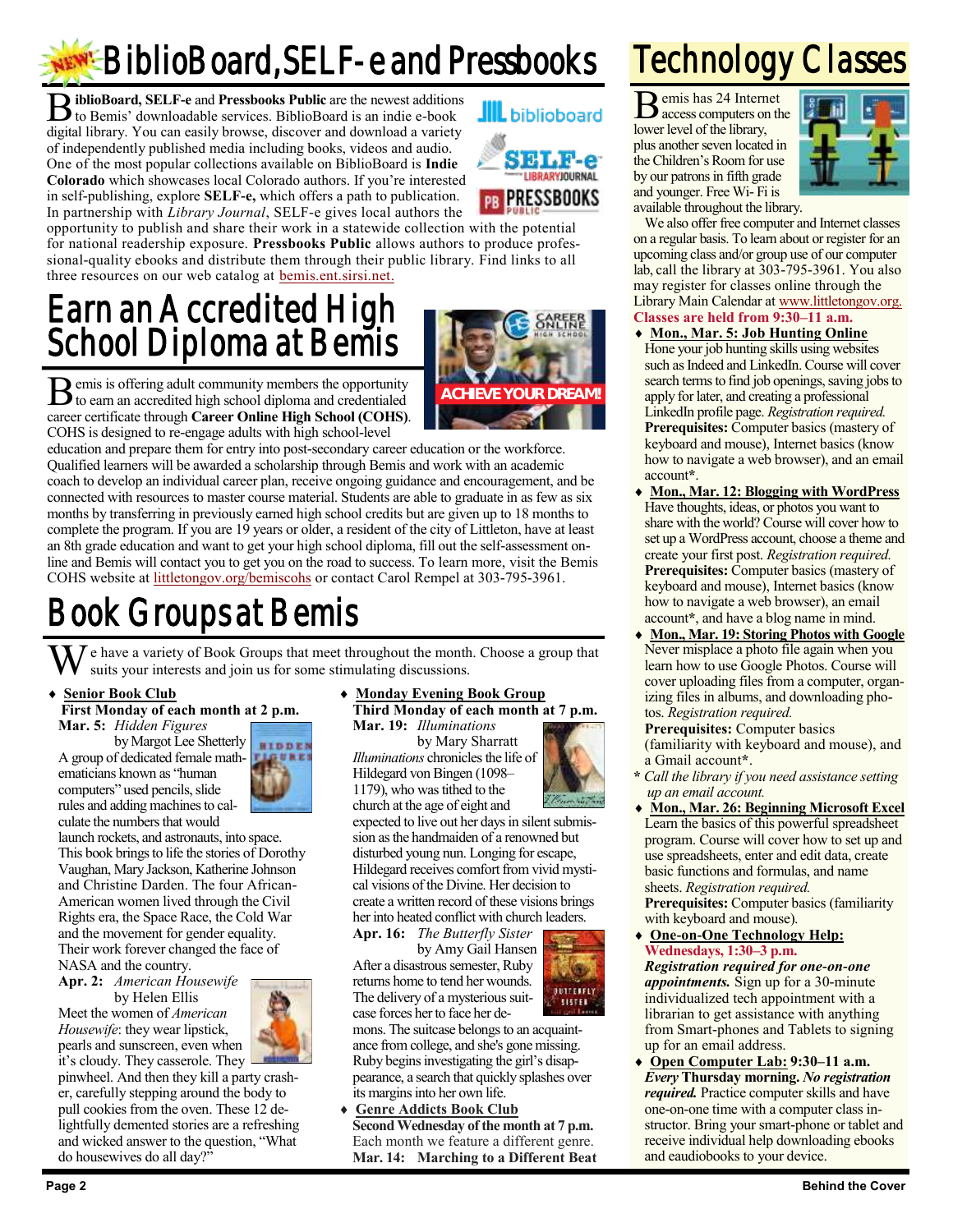

 $\Gamma$  or more information, call the librar<br>303-795-3961 and ask for the Teen I<br>send an email to <u>libem@littletongov.org</u>. or more information, call the library at 303-795-3961 and ask for the Teen Deck or

 **Teen Movies First Saturday of the month @ 2 p.m. Mar 3:** *My Little Pony: The Movie,* PG **Apr. 7:** *Thor: Ragnarok,*  PG-13



 **Teen Advisory Group (TAG) Fourth Friday of the month @ 3:30 p.m. Mar. 23, Apr. 27 and May 25**

#### Afternoon Activities on the Teen Deck

#### **Anime & Manga Club**

**Saturday, March 3 & 17, 2–3:30 p.m.** If you like anime and manga, this is the place for you! Discover a new manga series, watch interesting anime, discuss the genre and meet new friends. No registration required. You can drop in or leave any time.

 **Board Game Friday Friday, March 9, 4–7:30 p.m.\***

Play some board games in the library afterhours. Each month we'll feature a new game, although all of our board games will be available to play. Snacks will be provided. **\****This is an after-hours event. Participants must arrange for a ride home at 7:30 p.m. No registration required.*

### Peep Culture - Candy **Creation Contest**

S how your love of all<br>things sugar and pop how your love of all culture on **Friday, March 30, 3–5 p.m.** Recreate scenes from



your favorite books and movies using Peeps and other candies for a chance to win an Alamo Drafthouse Cinema gift card. Bring your own materials to make the perfect scene. *Space is limited for this event. Registration is required. To register, please call the library at 303-795- 3961, or email Emily at* [libem@littletongov.org.](mailto:libem@littletongov.org.)

### New Teen Deck Stuff!

 $\overline{I}$  e have new activities and gadgets on the Teen Deck, including an art station, music station, remote-controlled devices, robots kits, VR, and more. Our new craft activity pack has all the supplies you need to make some cool stuff, including duct tape, beading, calligraphy and more. Stop by and check out all the fun stuff to do on the Teen Deck.

# Children's Programs

### Busy Bodies at Bemis

Join us on Saturday, March 3, 11–11:30 a.r.<br>March 26, 10–10:30 a.m. for music, moven<br>fun. For children ages 2–6 and their caregivers. oin us on **Saturday, March 3, 11–11:30 a.m. and Monday, March 26, 10–10:30 a.m.** for music, movement, games and

### cTeggart Irish Dancers

K ick off St. Patrick's Day celebrations on Sunday, March, 11, 3-3:30 p.m.<br>With the McTeggart Irish Dancers. This show features colorful cosick off St. Patrick's Day celebrations on **Sunday, March, 11, 3–3:30 p.m.** tumed members performing a variety of foot-tapping, high-energy routines accompanied by rousing traditional Irish music. This program is perfect for families with children of all ages.



## ing Break Activities

 **Math Matters–Everyone Counts! Tuesday, March 27, 10:30–11 a.m. For Ages 3-6**

Discover how numbers are used all around us. We will focus on learning the numbers 0-10, counting objects that match and understanding sequencing.

 **Science Matters–May the Force (of Science) Be With You! Tuesday, March 27, 2–3 p.m. For Ages 3 and Up**

In a Galaxy far, far away, we R-2 excited to bring you a Star Wars assembly. Learn science, you will. The Force is strong as you will learn something. Be amazed by a variety of Star Wars-themed science demonstrations presented by Science Matters in Colorado.

**Magic Hoedown–Wednesday, March 28, 2–3 p.m. For All Ages**

Dave and Connie, the Amazing Elstuns, guarantee a rip roarin' good time for the entire family. This western magic show combines comedy, live birds, Dagnabbit the Rabbit and incredible magic performed to music from the Wild West.



 **Movie Matinee–***Coco,* **Thursday, March 29, 2–3:45 p.m. For Ages 3 and Up (Children under the age of 8 must attend with an adult)**



In spite of his family's baffling ban on music, Miguel dreams of becoming a great musician. Following a mysterious chain of events, Miguel finds himself in the stunning and colorful Land of the Dead. There he meets Hector, and together they set off on an journey to uncover the real story behind Miguel's family history. Snacks will be provided. Rated PG. Length: 109 minutes. *Reservations required. Call 303-795-3961 and ask for the Children's Room beginning March 19 to sign up.*

 **All Things Spring–Frogs, Flowers & Fun! Friday, March 30, 10:30–11 a.m. For Ages 3-5**

A special preschool story time where we share stories and a craft to celebrate spring. *Reservations required. Call 303-795-3961 and ask for the Children's Room beginning March 19 to sign up.*



### ngoing Programs

#### *No regular story times the week of March 26.*

- **All Together Now Story Time: Monday at 9:30 & 10:30 a.m. and Wednesday at 4 p.m.** Thirty minutes of stories, songs and activities. For children of all ages, but children under age 3 *must* attend with an adult. *Optional extended playtime immediately following Monday sessions.*
- **Story Box: Ages infant–36 months Tuesday at 9:30 & 10:30 a.m., Wednesday at 10 a.m. & Friday at 9:30 a.m.** Thirty minutes of stories and songs for children and a caring adult to introduce the joy of rhythm, rhyme and reading. *Optional extended playtime on the 2nd and 4th weeks of the month. Space is limited; free tickets available at the Children's Desk or by calling 303-795-3961 the morning of the session.*
- **Bounce Along with Baby: Ages 0–18 months & their caregivers, Wednesday at 11 a.m.** Join us for rhymes, songs, baby sign language, stories and fun. Siblings are welcome.
- **Preschool Story Time: Ages 3 and older, Thursday & Friday at 10:30 a.m.** Thirty minutes of stories, songs and activities with a puppet show the first week of the month.
- **Ready, Set, BUILD! Lego Club: For kids in grades K–5, Saturday, March 3 at 2 p.m.** You bring creativity and we'll provide the Lego bricks. *Registration begins one week in advance.*
- **Paws to Read: For kids in grades K–5, Saturday, March 10, 10 a.m.–noon** Kids are able to practice reading to a furry friend. Call 303-795-3961 to register for a 20-minute spot. *Presented by Denver Pet Partners* and *The Delta Society.*